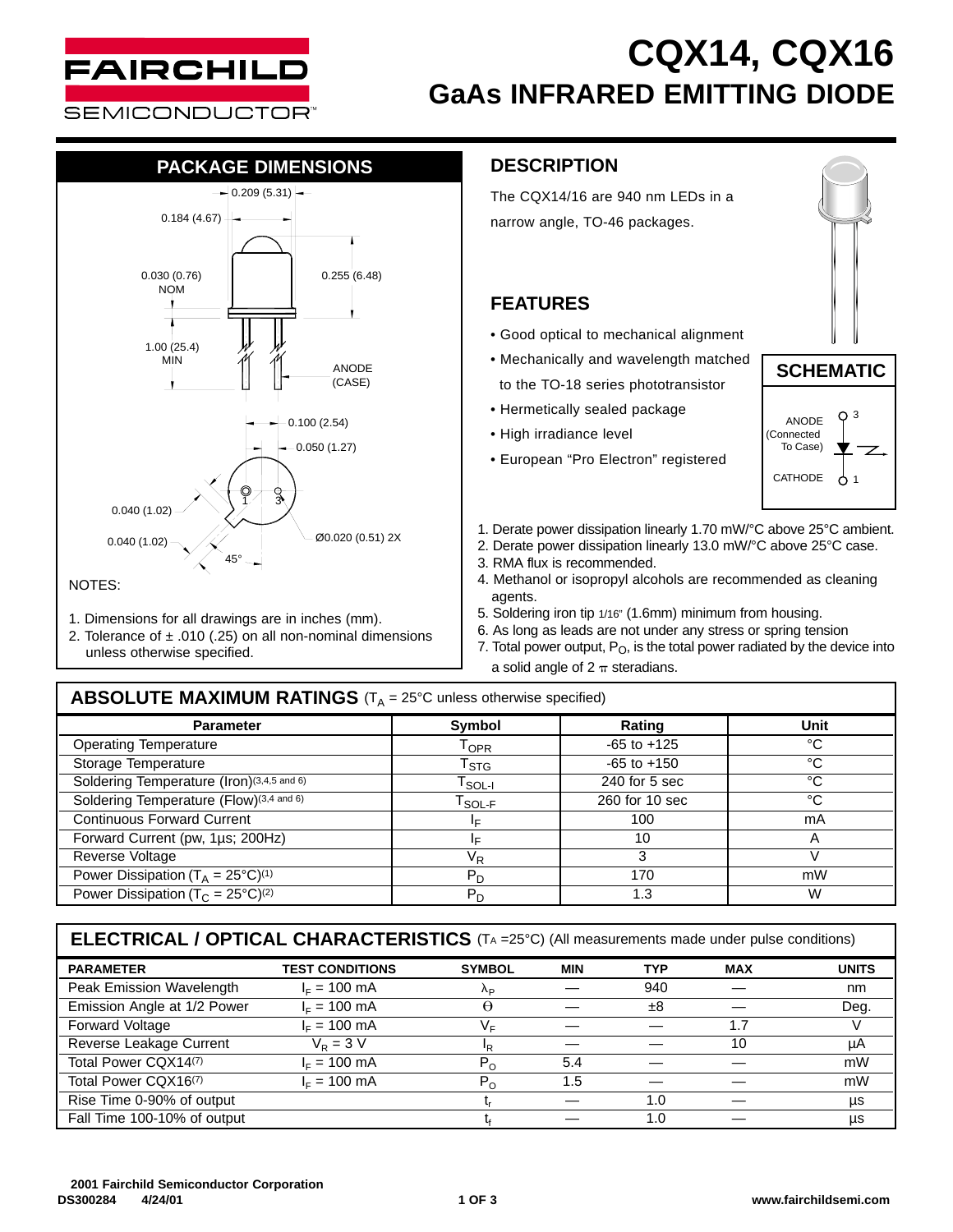

## **CQX14, CQX16 GaAs INFRARED EMITTING DIODE**



귵

**Figure 2. Power Output vs. Temperature** 1.4 1.2 P<sub>O</sub>, NORMALIZED POWER OUTPUT PO, NORMALIZED POWER OUTPUT 1.0 0.8 0.6 NORMALIZED TO 0.4  $I_F = 100$  mA  $T_A = 25$ °C 0.2  $\theta$ -50 25 50 75 100 125 -25 0 25 50 75 100 125 150

T<sub>A</sub>, AMBIENT TEMPERATURE (°C)





**Figure 3. Forward Voltage vs. Forward Current**